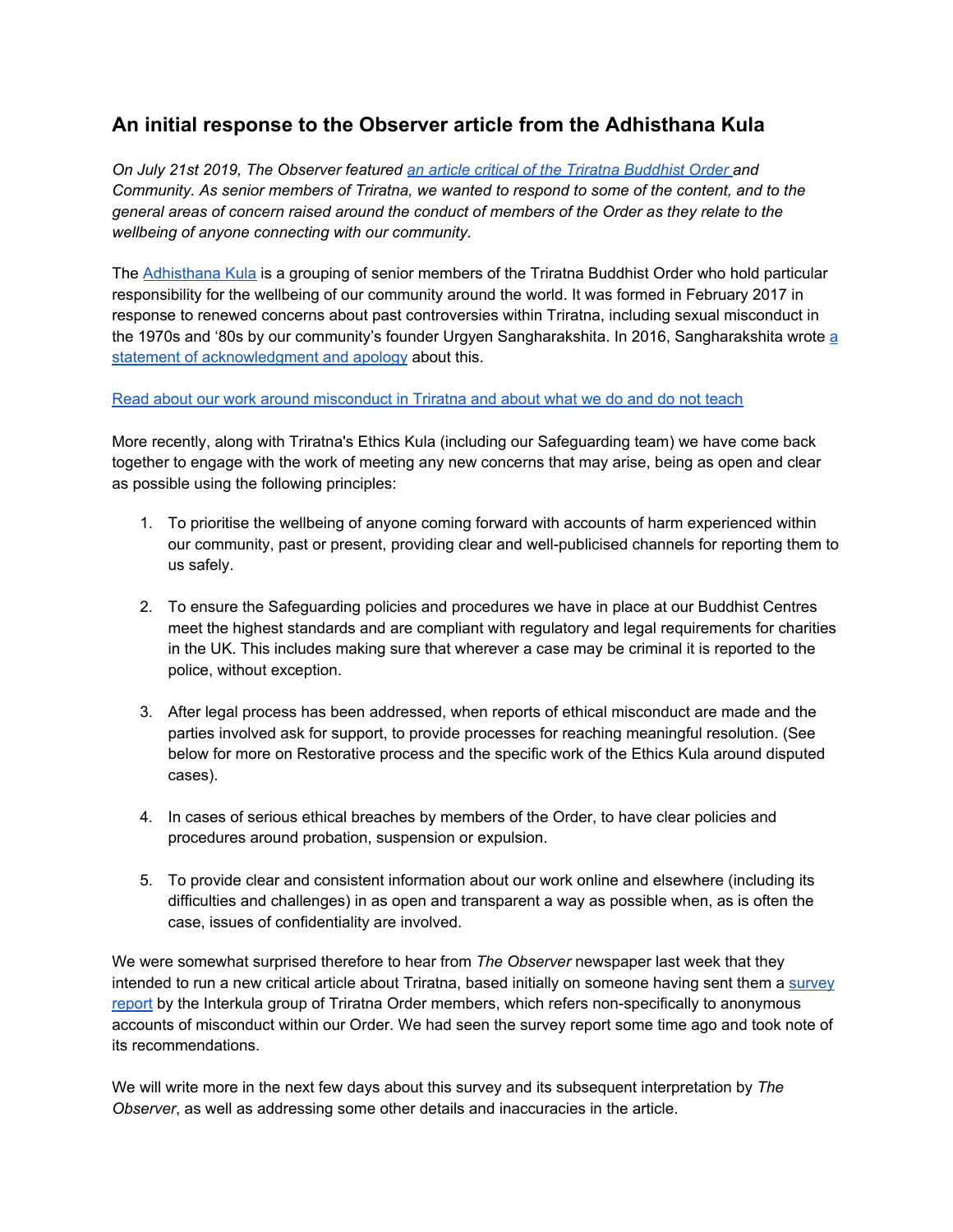For now, our focus properly remains on supporting individuals seeking resolution of past painful experience within Triratna, and on reviewing and updating annually our own [Safeguarding](https://thebuddhistcentre.com/news/triratna-model-safeguarding-policies-and-ethical-guidelines-2019) practices and [recommendations](https://thebuddhistcentre.com/news/triratna-model-safeguarding-policies-and-ethical-guidelines-2019) for when things go wrong in future (as they inevitably will at times in any community).

As ever, we urge anyone who feels they have experienced harm in connection with our Order and community – and anyone who has anything they wish to bring to our attention – to please email us in confidence at safeguarding@triratna.community.

# **A formal statement from our Safeguarding officer**

Our overall Safeguarding officer Munisha made the following statement to *The Observer*, some of which was used in the piece itself:

*"As Triratna's overall Safeguarding officer I share the concerns of the Interkula and their survey respondents that misconduct in Triratna be addressed thoroughly and effectively. I and senior members* of the Order have been working on this since 2015, and all our work is documented publicly here on *Triratna's main web platform: <https://thebuddhistcentre.com/adhisthana-kula/triratna-controversy-faq>*

I'm extremely sorry if misconduct reported to any member of the Order was not properly addressed at the *time. Triratna has had Safeguarding procedures in place since 2015 and today every Triratna centre in the UK has a Safeguarding officer to whom concerns can be reported. It's recommended that Centres post details of how to reach this person on their noticeboards and websites.*

*The Interkula's survey includes accounts of misconduct which we would be keen to address. However, some of these are references to misconduct experienced by unnamed others and we can only address a case where a named complainant is willing to tell us their story first hand. Since the survey was* anonymous it's not possible to identify and reach out to these respondents or the people they refer to and *the survey did not provide respondents with information on how to report to us.*

*However, given the confidentiality required in Safeguarding work it is possible that some third-party cases referred to by survey respondents have in fact been addressed without the respondents knowing about it.* It is not uncommon that people report rumours or concerns about others which we have dealt with months *or years ago.*

It is the policy of Triratna's central Safeguarding team that anything reported to us of a criminal – or even potentially criminal – nature is reported to the police, without exception. Anything reported to us has been *dealt with according to the requirements of law, the Charity Commission and Safeguarding best practice* and thoroughly documented in case of external review. If there is anything we have not dealt with, this is simply because no complainant has approached us to make us aware of their experience, or we have not been able to identify and contact them. I would strongly encourage anyone who has not yet come forward *with an account of their own experiences, or with information about cases involving others, to contact me at safeguarding@triratna.community or make a report to the Charity Commission at <https://forms.charitycommission.gov.uk/raising-concerns/>.*

*Keen to make sure Triratna's Safeguarding meets the highest standards, in May this year the Safeguarding team began dialogue with the Social Care Institute for [Excellence](https://www.scie.org.uk/) (SCIE) with a view to an external review of our work so far."*